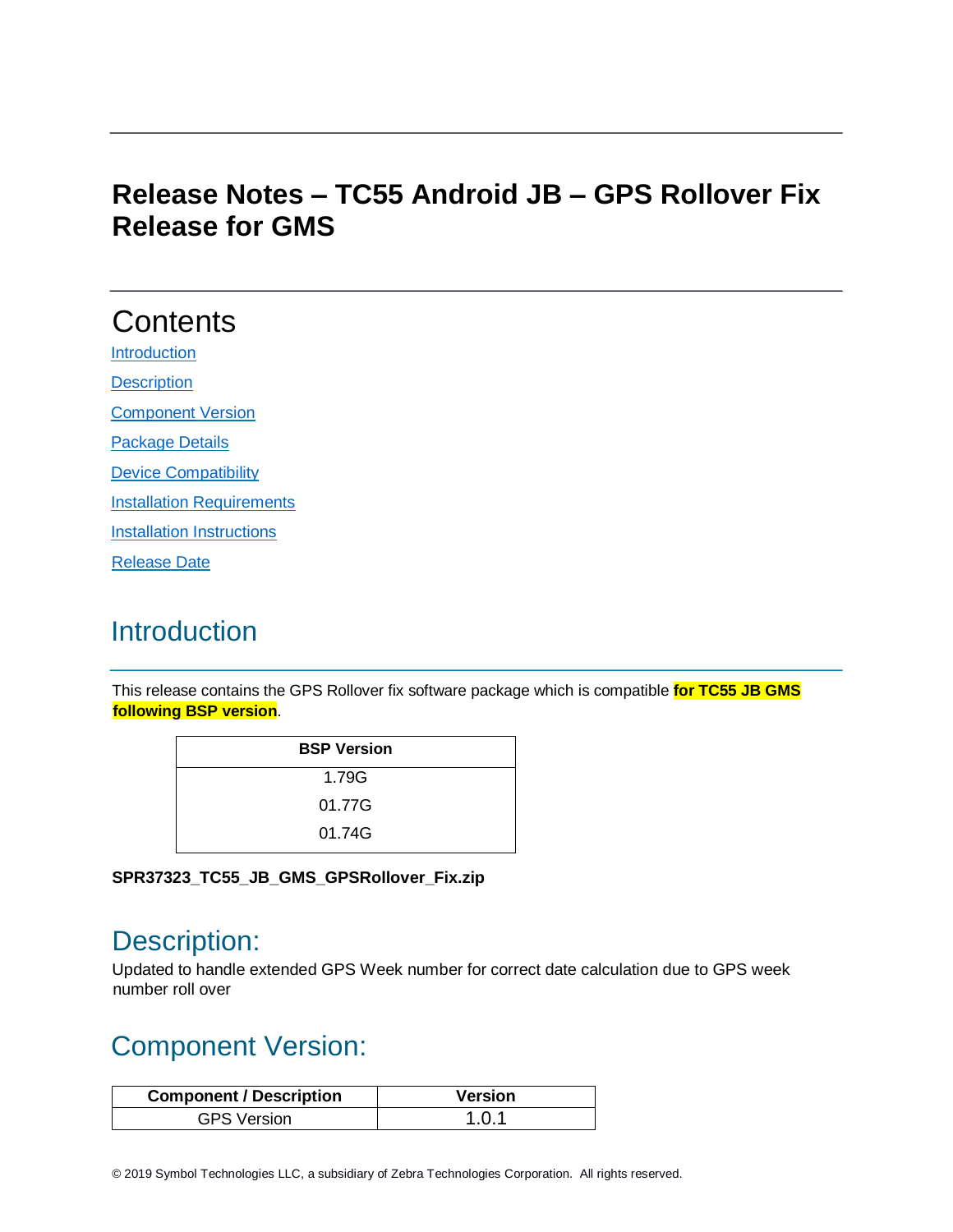## <span id="page-1-0"></span>Package Details

#### **SPR37323\_TC55\_JB\_GMS\_GPSRollover\_Fix.zip**

### <span id="page-1-1"></span>Device Compatibility

This software release has been approved for use with the following Zebra devices.

| <b>Device</b> | <b>OPERATING System</b> |
|---------------|-------------------------|
| TC55          | JB 4.1.2                |

### <span id="page-1-2"></span>Installation Requirements

This SW is intended for all the TC55 JB devices only.

- ADB installed on the PC (including adb drivers)
- USB debugging turned ON (from Developer options)

### <span id="page-1-3"></span>Installation Instructions

- 1. Connect the USB cable from your PC to the device and enable USB mass storage mode on the device.
- 2. On your PC, you should see an internal and external USB mass storage drive (SD card) appears in the File Explore and copy "**SPR37323\_TC55\_JB\_GMS\_GPSRollover\_Fix.zip** " file to any storage.
- 3. Press and hold on the device the Power button, Scan/Action button and Vol+ until the screen is turned OFF.
- 4. Release the Power and Scan/Action buttons and continue to hold Vol+ button.
- 5. The device should enter to Recovery update mode.
- 6. Release Vol+.
- 7. Click on Vol+ or Vol- to navigate and select appropriated storage.